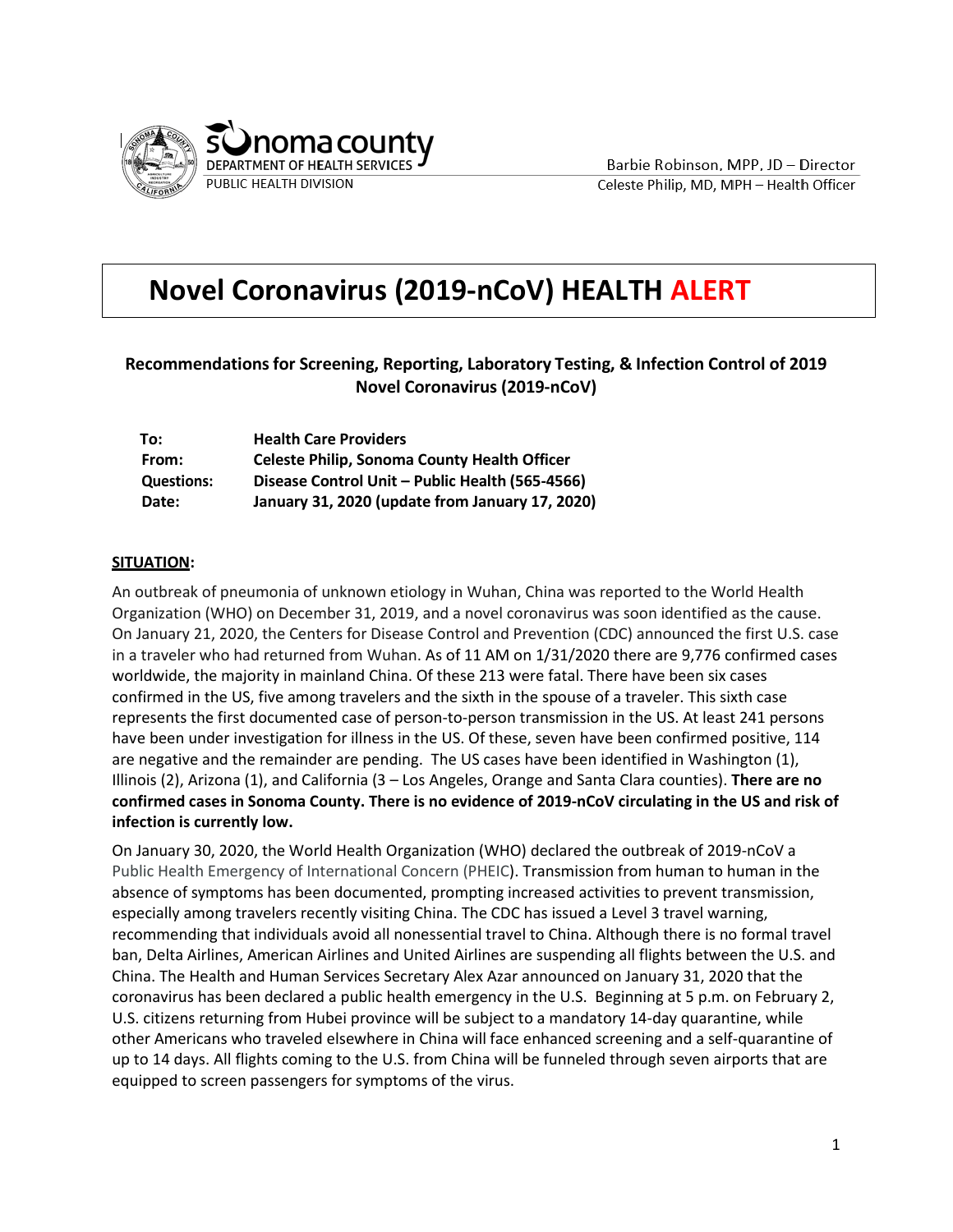Azar also said that President Trump is temporarily suspending entry into the U.S. for foreign nationals who pose a risk of transmitting the virus.

### **Early recognition and appropriate infection control precautions are critical for local disease control.**

CDC continues to work with international partners to control the outbreak at the source. Efforts to prevent infected persons from entering into the US and transmitting the virus to others have been enhanced and now include screening at 20 U.S. airports. Limited information is available to characterize many features of 2019-nCoV including the incubation period, whether infected persons are infectious before they show clinical signs and symptoms, and the spectrum of clinical illness associated with 2019 nCoV. No vaccine or specific treatment for 2019-nCoV infection is available; care is supportive.

The CDC clinical criteria for a 2019-nCoV patient under investigation (PUI) have been developed based on what is known about MERS-CoV and SARS-CoV and are subject to change as additional information becomes available.

## **ACTIONS REQUESTED OF CLINICIANS :**

- **1. TRIAGE** rapidly any patients with fever and respiratory chief complaints, including asking about recent travel to China or exposure to anyone diagnosed with 2019-nCoV. Patients with these symptoms should be provided a surgical mask to wear and placed in a negative pressure room, a private room, or asked to wait in their vehicle if these rooms are not available and they have a mobile phone to be notified when they can re-enter the facility for assessment.
- **2. ASSESS** patients with the following criteria who meet the definition of Patients Under Investigation (PUI) for Novel Coronavirus (2019-nCoV) :

| <b>Clinical Features</b>                                                                                                     | &          | Epidemiologic Risk                                                                                                                                           |
|------------------------------------------------------------------------------------------------------------------------------|------------|--------------------------------------------------------------------------------------------------------------------------------------------------------------|
| Fever or signs/symptoms of lower respiratory<br>illness (e.g. cough or shortness of breath)                                  | AND        | Any person, including health care workers,<br>who has had close contact with a laboratory-<br>confirmed 2019-nCoV patient within 14 days<br>of symptom onset |
| Fever and signs/symptoms of a lower<br>respiratory illness (e.g., cough or shortness of<br>breath)                           | AND.       | A history of travel from Hubei Province, China<br>within 14 days of symptom onset                                                                            |
| Fever and signs/symptoms of a lower<br>respiratory illness (e.g., cough or shortness of<br>breath) requiring hospitalization | <b>AND</b> | A history of travel from mainland China within<br>14 days of symptom onset                                                                                   |

Please contact Public Health if you are unsure about a patient's travel history. This situation is evolving rapidly, and criteria for PUIs may change as more is known about the virus. Check CDC's guidance for healthcare providers regularly for the most up-to-date information.

**3. ISOLATE and IMPLEMENT INFECTION CONTROL MEASURES** to include standard, contact, and airborne precautions immediately for suspected cases. Patients in whom a diagnosis of 2019-nCoV is being considered should be isolated in a single room (with a private bathroom), and healthcare personnel should follow standard, contact, and droplet precautions, including the use of appropriate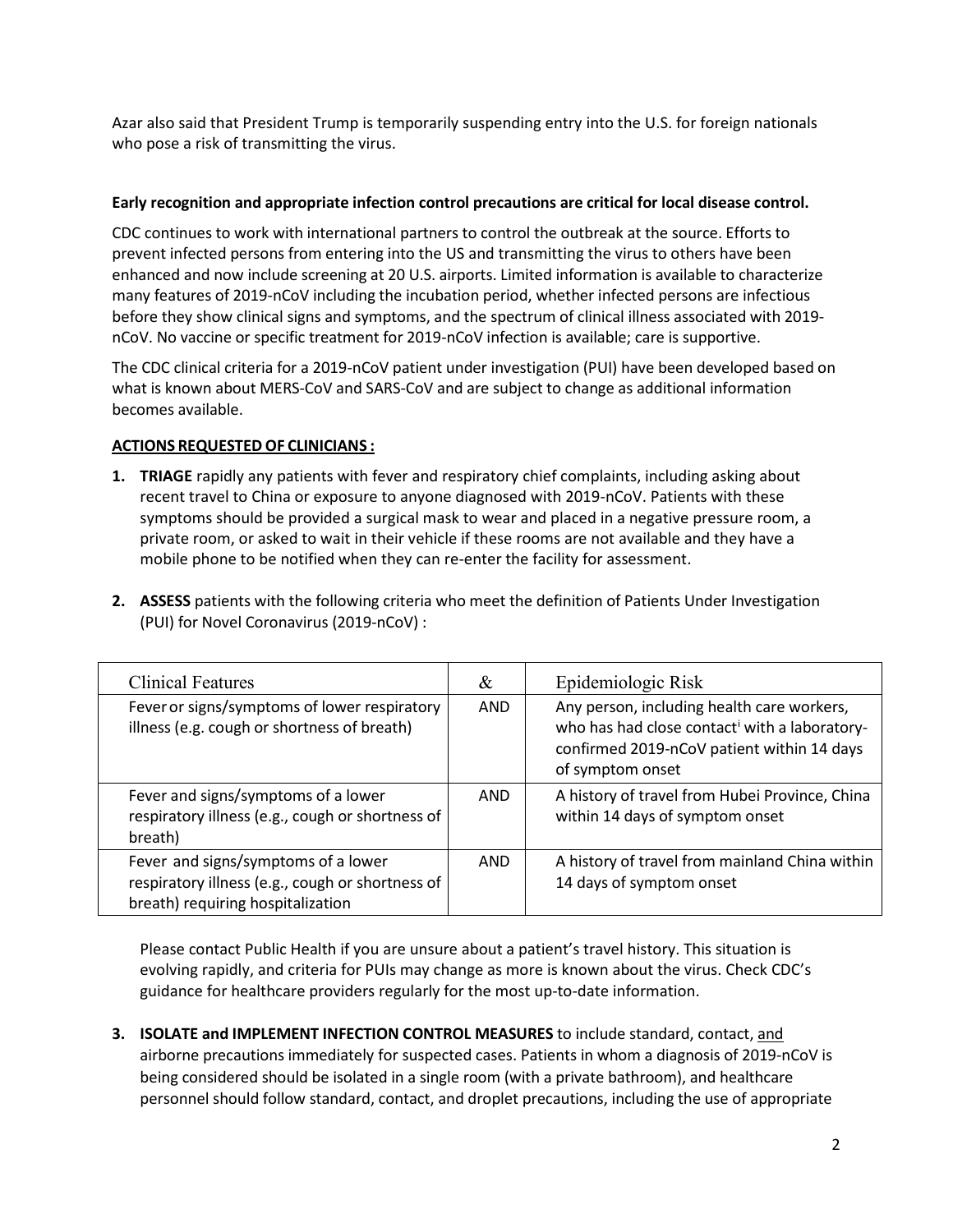personal protective equipment (PPE). This should include eye protection. Infection control personnel and the local health department should be immediately contacted for consultation. Guidelines for infection prevention and control for hospitalized patients with known or suspected 2019-nCoV in U.S. hospitals are available a[t http://www.cdc.gov/vhf/Coronavirus/hcp/infection-prevention-and](http://www.cdc.gov/vhf/ebola/hcp/infection-prevention-and-control-recommendations.html)[control-recommendations.html.](http://www.cdc.gov/vhf/ebola/hcp/infection-prevention-and-control-recommendations.html)

- **4. REPORT IMMEDIATELY BY PHONE to** Sonoma County Public Health Disease Control at **(707) 565- 4566.** After hours and weekends, **call REDCOM at (707) 568-5992** to reach the on-call Health Officer**.**
- **5. TEST** ONLY after approval from Sonoma County Public Health. Clinicians should follow the CDC Guidelines[: Interim Guidelines for Collecting, Handling and Testing Clinical Specimens from Patients](https://www.cdc.gov/coronavirus/2019-nCoV/lab/guidelines-clinical-specimens.html)  [Under Investigation for 2019-nCoV.](https://www.cdc.gov/coronavirus/2019-nCoV/lab/guidelines-clinical-specimens.html) **NOTE:** For biosafety reasons, it is not recommended to perform virus isolation in cell culture or initial characterization of viral agents recovered in cultures of specimens from a PUI for 2019-nCoV.
- **6. DISINFECT** the environment. Because coronaviruses are enveloped and readily inactivated, clean surfaces and equipment immediately. Products with EPA-approved emerging viral pathogens claims are recommended for use against 2019-nCoV. If there are no available EPA-registered products that have an approved emerging viral pathogen claim for 2019-nCoV, products with label claims against human coronaviruses should be used according to label instructions. See CDC's infection control webpage, section 7, below.

## **7. REVIEW**

- CDC Health Advisory, Evaluating Patients for Possible Coronavirus Virus Disease, <https://emergency.cdc.gov/han/han00426.asp>
- CDC Interim Guidance For Healthcare Professionals: [CDC Interim 2019-NCoV Guidance for](https://www.cdc.gov/coronavirus/2019-ncov/hcp/clinical-criteria.html?CDC_AA_refVal=https%3A%2F%2Fwww.cdc.gov%2Fcoronavirus%2F2019-ncov%2Fclinical-criteria.html)  [Healthcare Professionals](https://www.cdc.gov/coronavirus/2019-ncov/hcp/clinical-criteria.html?CDC_AA_refVal=https%3A%2F%2Fwww.cdc.gov%2Fcoronavirus%2F2019-ncov%2Fclinical-criteria.html)
- CDC Interim Infection Prevention and Control for 2019-nCoV in a Healthcare Setting: <https://www.cdc.gov/coronavirus/2019-ncov/hcp/infection-control.html>

## **BACKGROUND:**

CDC is closely monitoring an outbreak of respiratory illness caused by a novel (new) coronavirus (named "2019-nCoV") that was first detected in Wuhan City, Hubei Province, China and which continues to expand. Chinese health officials have reported thousands of infections with 2019-nCoV in China, with the virus reportedly spreading from person-to-person in many parts of that country. Infections with 2019 nCoV, most of them associated with travel from Wuhan, also are being reported in a growing number of [international locations,](https://www.cdc.gov/coronavirus/2019-ncov/locations-confirmed-cases.html#map) including the [United States.](https://www.cdc.gov/coronavirus/2019-ncov/cases-in-us.html) The United States reported the first confirmed instance of person-to-person spread with this virus on January 30, 2020.

Coronaviruses are a large family of viruses that are common in many different species of animals, including camels, cattle, cats, and bats. Rarely, animal coronaviruses can infect people and then spread between people such as with **[MERS](https://www.cdc.gov/coronavirus/mers/index.html)** and **SARS**.

CDC has launched a 2019 Novel Coronavirus website, updated daily: <https://www.cdc.gov/coronavirus/2019-nCoV/summary.html>